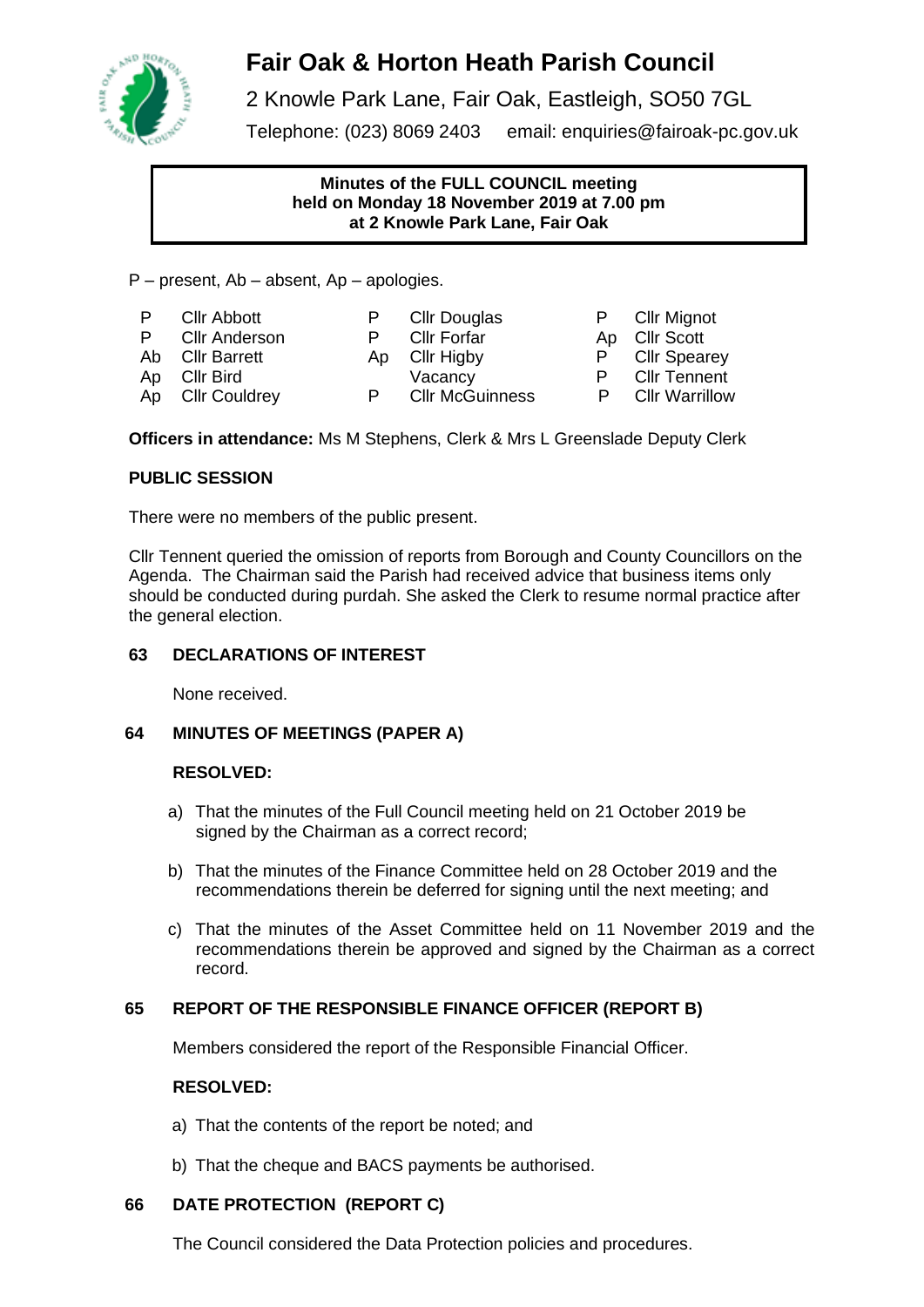After discussion, it was: -

## **RESOLVED:**

That the Data Protection policies and procedures be adopted.

## **67 HR POLICIES (REPORT D)**

The Council considered the HR policies and procedures After discussion, it was: -

#### **RESOLVED:**

That the Council adopt the HR policies and procedures and undertake a review of these in six months time.

## **68 FORWARD PLAN (REPORT E)**

#### **RESOLVED:**

That the Forward Plan as set out in Report E be approved.

## **69 VILLAGE SIGNS PROJECT/TASK & FINISH GROUPS**

#### **Village Signs**

The Clerk gave a verbal update on the work on the village sign project. Wyvern College had been approached and were very excited to be involved. They had been given a brief to follow and designs would be submitted by April next year. £8000 from ear marked reserves would be used for this project.

Cllr McGuinness suggested having separate signs for the two villages and Members agreed this could be included in Wyvern's submissions.

## **Task & Finish groups**

The café Task & Finish group had met with the Fountain Café in September, and would meet again in January after which a report on interim findings would be submitted to Full Council.

## **Climate Change**

The Clerk advised investigation had been undertaken on the various way in which the Council could promote a "greener" environment. These included: solar panels, electric points & electric vehicles and a water fountain. Climate Change Task & Finish invites for community representatives had been posted on the Council's Facebook and website. Students from Wyvern College Conservation Club had expressed an interest. Once numbers were confirmed dates for the first meeting would be circulated.

## **70 CHANGE OF MEETING DATE**

#### **RESOLVED:**

That the Annual Council meeting scheduled for 18 May 2020 be rescheduled to take place on Monday 11 May 2020.

## **71 MEMBERSHIP OF COMMITTEES/OUTSIDE BODY VACANCY**

 Following the resignation of Mike Jermy, the Council now had vacancies on Asset & Planning committees and the Allotment Association. Cllr Spearey proposed to defer a decision until the vacancy had been filled, either by election of co-option.

#### **RESOLVED**